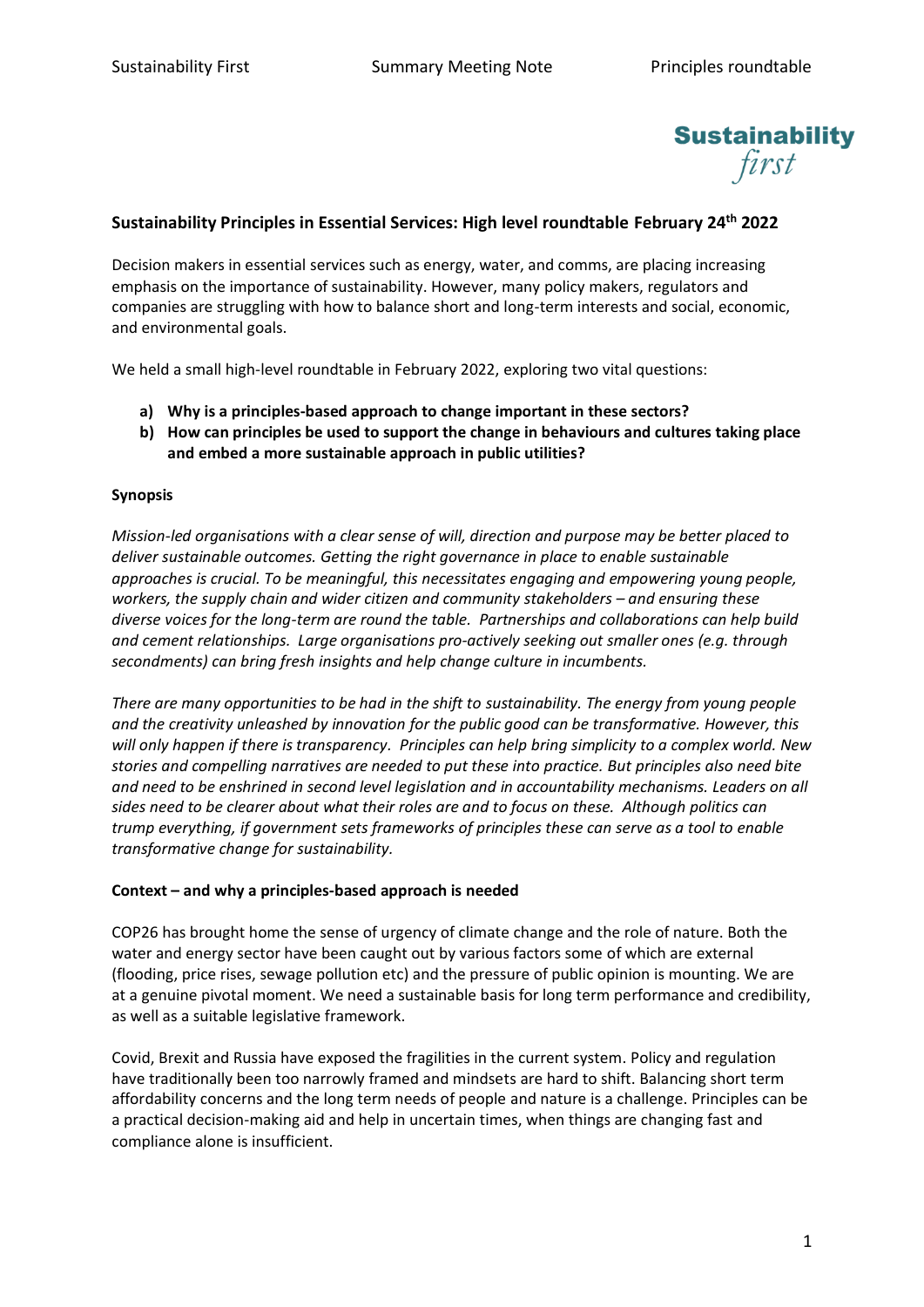#### **Overall themes raised in discussion**

#### **Mission**

- The narrower or clearer the mission of an organisation, the easier it can be to apply principles.
- If an organisation's mission is Net Zero, for example, this can help set clear aims and criteria.
- Even institutions with a very clear mission, however, can face challenges if there are multiple organisations, multiple internal stakeholders, and different decision making bodies within.
- Need to give people agency so they are involved in putting the mission/purpose into practice.
- Synod means walking together and is about building support in hearts and minds for a mission.
- To address sustainability the remit for any firm must be wider than profit or margin. This can help companies expand their mission in a positive, creative and valuable way.

### **Language and definitions**

- What does the common good broadly mean and what is an essential or public service? Is this the same as a public good? The latter could be framed as a human right or necessity, which could influence which principles are used when making decisions.
- What we focus on in essence reflects what sort of society we want to create. Principles could be based on a shared understanding of what we are seeking.
- Sustainability must be seen as a whole (economic/environmental/ social). Net zero will involve some job losses (e.g. cement, coal, steel). One outcome principle should be sustainable employment, and jobs which provide for a decent quality of life.

#### **Engagement, involving people in change and just transition**

- Hearing different views, from diverse backgrounds and across the generations, is vital to have a holistic and richer picture of what is needed and reflect different perceptions of risk and opportunity.
- The average age of employees in KPMG is 26years that generation has a different mindset about how to make decisions and choices. Young people could be far more involved in decision making and can be engaged in shadow boards. They are often highly principled and not tolerant.
- The Young Christians Climate Network are challenging the CoE and the Church Commissioners around engagement with the climate emergency including on investments.
- Intergenerational equity could be applied as a principle.
- Before engagement we need stories; overarching stories and smaller stories to feed into this.

## *"There is a disproportionate focus (in utilities) on physical assets not the people who work for organisations."*

• Workers and their unions must be engaged within the workplace and collaborate together to deliver sustainable outcomes (e.g. Cleaner greener working practices at Royal Mail, The Communication Workers Union working with local clean air groups etc). Research from Britain Thinks showed that 9/10 employees support the transition to a green economy, but only 1 in 8 have been given a chance to contribute, and the lower paid the job the less employees feel they have been engaged.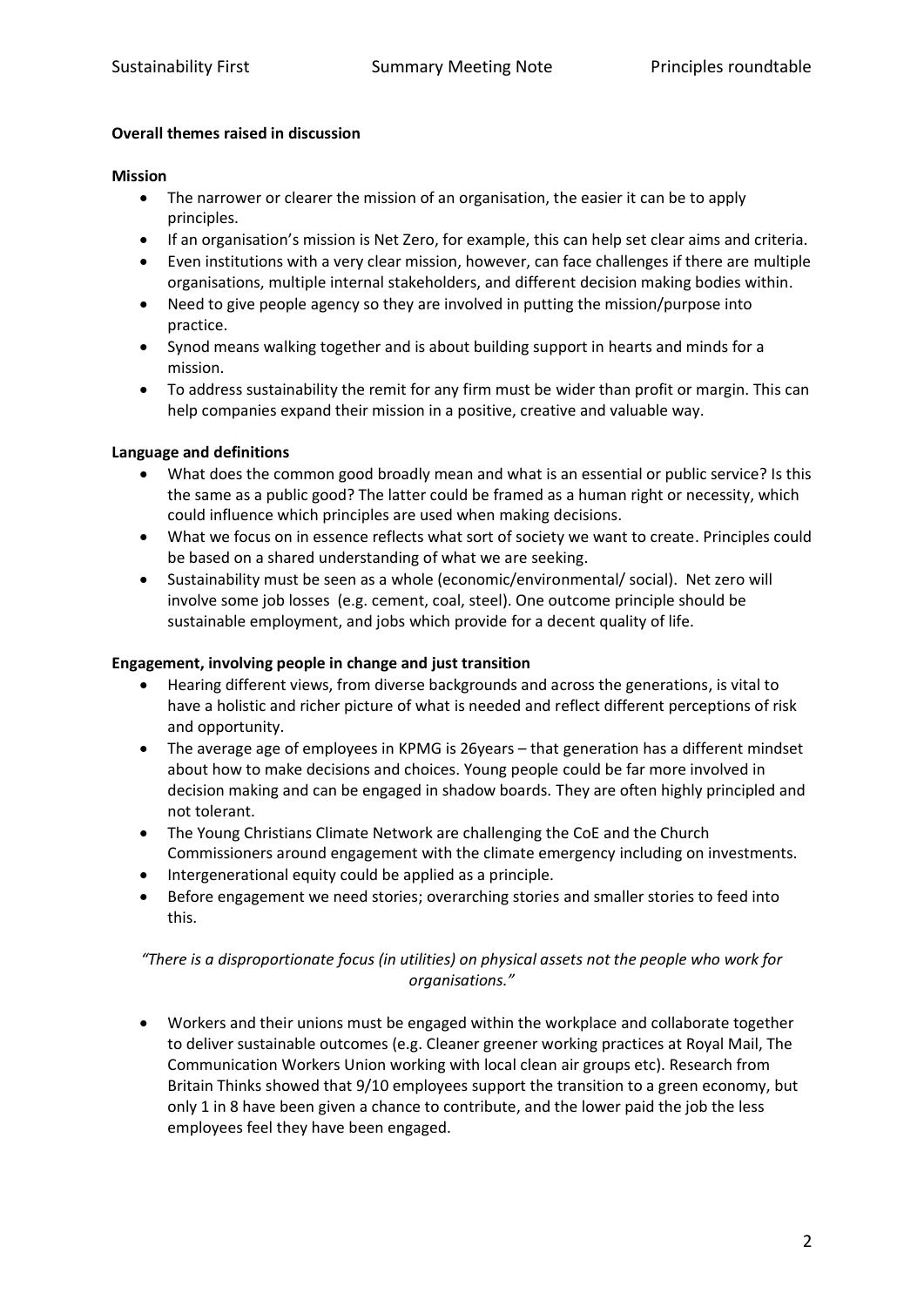- Social partnership and dialogue, a shared commitment to good quality jobs and giving workers a seat at the table, at sectoral and industry levels, could help (as with the Government's independent Green Jobs Task Force).
- Germany and Spain are good examples of where workers' councils are written into corporate governance and keep a check on decisions and are widely accepted culturally. Former PM Teresa May's idea of workers on boards could work and make decisions inclusive.
- We haven't had the right people around the table and those currently on boards haven't been tested (or rewarded) for addressing sustainability issues.
- We need simple guidelines on how to engage the workforce, use collective bargaining, how to make the net zero transition, and provide support and training for new skills.
- The voice of change is important. Change must happen *with* people not *to* them.
- A just transition must minimise the pain of change.

## **Complexity versus simplicity**

- The UN Sustainable Development Goals are very broad. If you try to apply all of these, you wouldn't do anything.
- The simpler the set of principles the easier to implement but this has to be balanced with enough subtlety to reflect different issues.
- Most organisations don't thrive on complexity. Make principles clear and smart.

## **Accountability and transparency**

• Disclosure is critically important. We need to shine a light on behaviour and the difference between greenwash and genuine change (e.g. via TCFD). The more we know the more we can shape change.

*"Scrutiny can be transformational….without a credible transition plan you won't be able to raise money*"

### **Legislative and regulatory frameworks**

- UK regulation is notably outdated and often inflexible; serious work is needed to make regulators more dynamic and able to deal with current issues.
- Existing framings which focus on cost and efficiency can't cope with the pace of change.
- This in part may be a reflection that the people working in regulators may be of an age and outlook that doesn't seek or want change. There was a consensus round the table that a radical shift is required to make regulators fit for purpose, and for regulation to match intentions.
- Regulation is overly focussed on process, and a fixation on compliance.
- One of the criticisms of the regulatory framework and current system is a lack of acceptance of trial and error. The energy system overall is seen as slow to change with many players highly risk-averse.
- Firms and regulators have been caught out not being ready for change.

### *"Unlearning is important, ways of operating are not sufficiently adapted for crisis*."

• The secondary legislation on the Climate Change Act has not all been implemented and a question remains as to how to make this enduring. And for economic regulation in energy, the Strategy and Policy Statement is in secondary legislation that has not yet been taken through.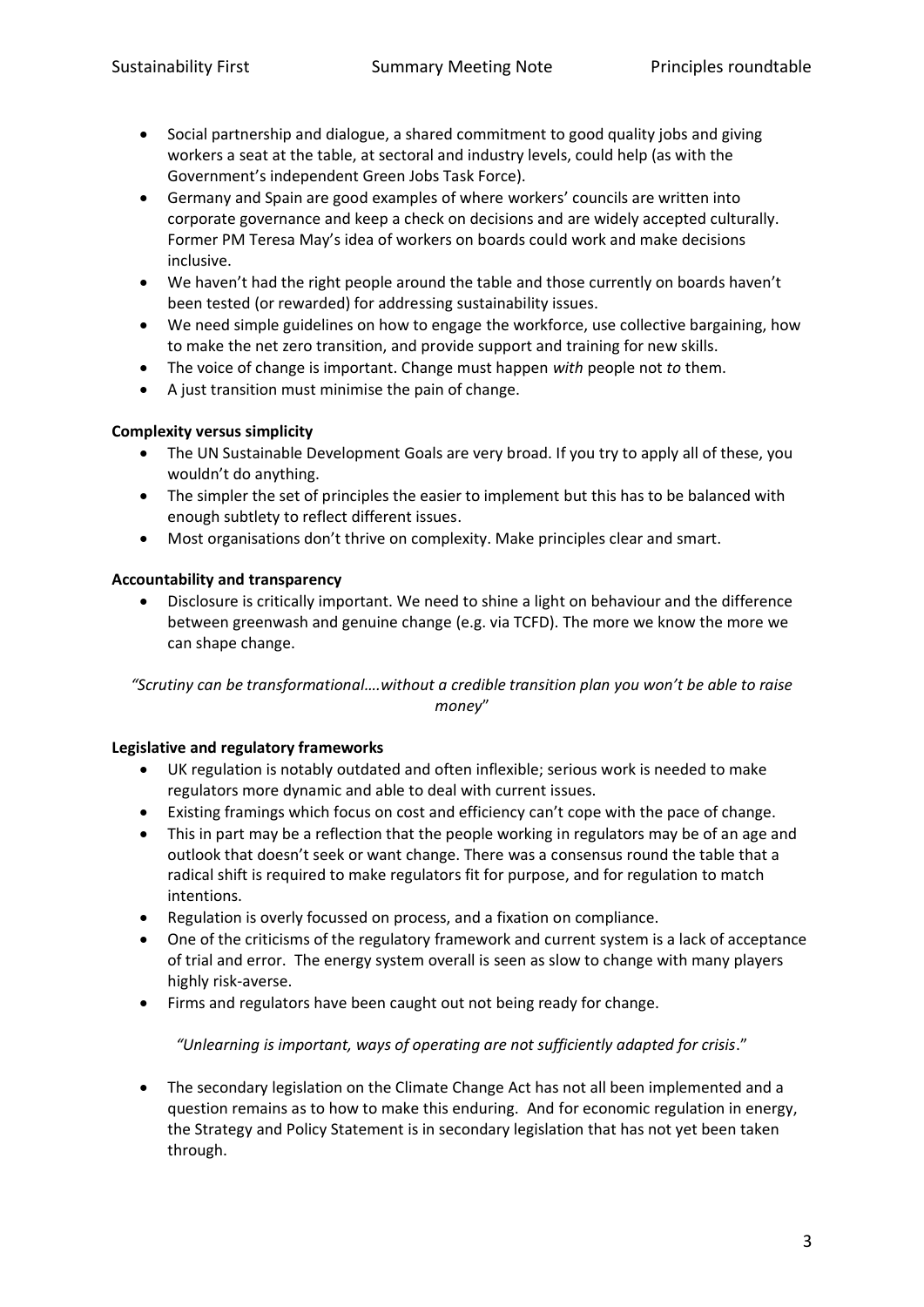- Efforts to introduce a 'purpose' principle to put around The Environment Act 2021, as to what the purpose of the Act was, failed. This was a missed opportunity.
- Principles must be enshrined in secondary legislation and in other second level mechanisms.
- Need for an expert external body for future energy systems. MPs want to meddle in regulators' affairs when things go wrong. If we don't have expert external bodies we risk lurching from crisis to crisis.
- Principles need bite. However, they shouldn't be prescriptive but influence decisions.
- The Wellbeing of Future Generations (Wales) Act is a good example of what can be done. A clear principle and a strong, engaging story. England has an equivalent Private Members' Bill.

## **Collaboration**

- Working with other organisations and proxies can be a way to achieve change.
- Often effective levers for change are external (carbon pricing, natural capital, supply chain etc).
- There is mileage for large and small organisations to work together it can reduce costs and expand networks, but in practice it is rare. Small organisations can help incumbents and large organisations to change through secondments, partnerships etc.
- The focus on scope 3 is taking some big companies in the direction of assisting smaller companies in their supply chains.

## **Trade-offs**

- There were different views about trade-offs: whether these were a distraction and concern that a focus on trade-offs can lead to tokenism.
- Some thought that assumptions about trade-offs and choices need to be challenged these are myths that have become seen as fact.

# **The role (or challenge) of politics**

- Concern that the parliamentary system and cycle of elections thwarts progress in essential services because new governments reframe the questions/problems.
- Also MPs avoid specifics related to Net Zero (i.e. when whole sectors need to change or be phased out for environmental/other reasons the issue of employment is often side stepped).
- While the Climate Change Act 2008 is enshrined in law in practice it doesn't have leverage across legislation to support its aims.
- Politicians often tend to have the "last word" in decisions.
- Government should arguably be more of an enabler and focus on clear aims.

# **Leadership for sustainability**

- Culture can be set from the top as a mark of leadership.
- With clear positive and determined leadership based on Sustainability Principles a workforce can be galvanised to achieve more than was thought possible.
- Acceptance that sustainability is not a fixed end but a process. Iteration is critical as is the willingness to make mistakes and be open.
- The scale of climate change means we need bold thinking, anything is possible with the right attitude.

### *"To be a change focused organisation you need to iterate. You won't get it right first time"*

### **Specific issues in utilities**

• Retail energy markets need significant reform.